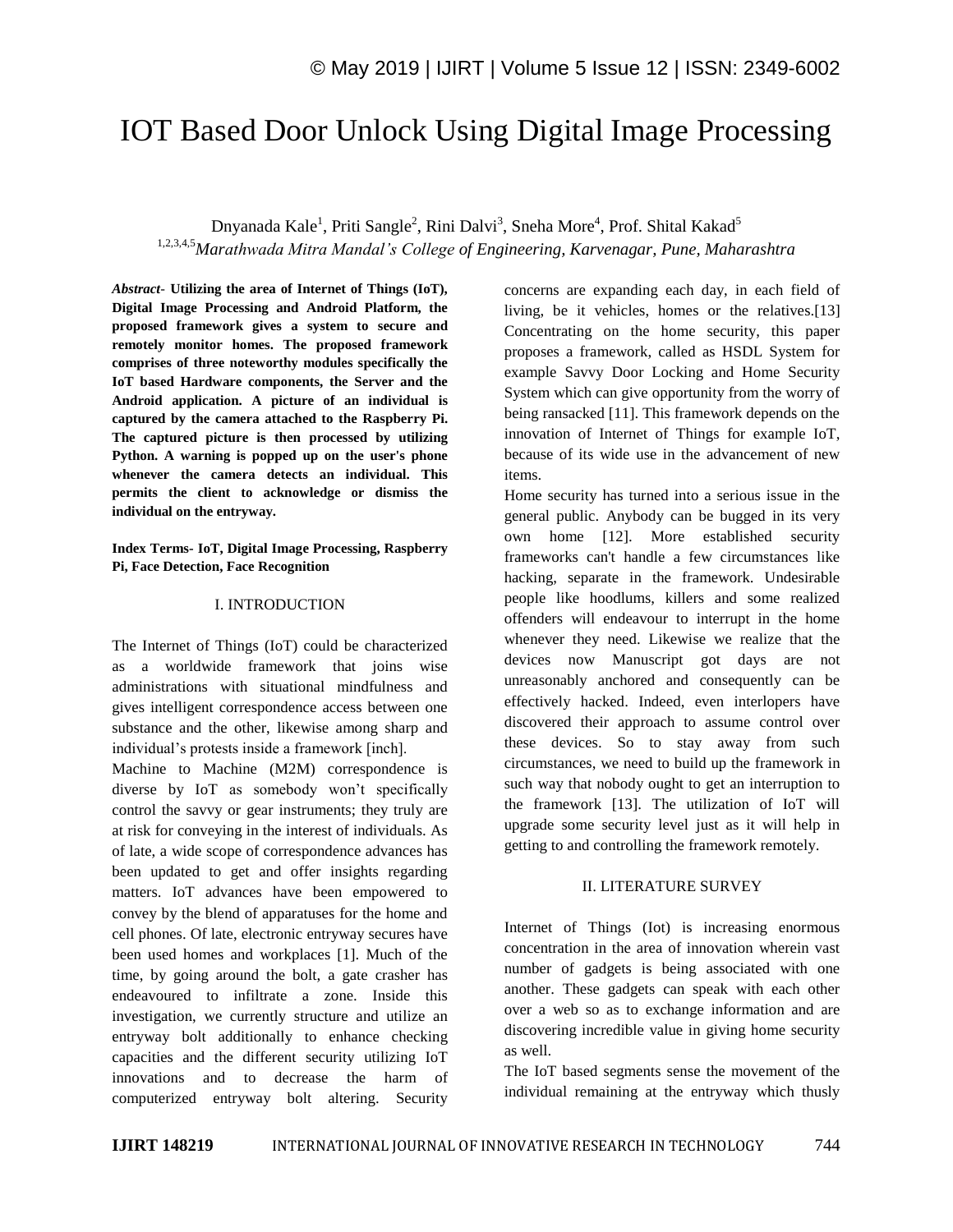prompts the catching of the individual's picture [1]. This picture is sent for handling by the face discovery and face acknowledgment sub-modules of the Server. On the off chance that the face is perceived to be the one having a place with one of the occupant of the home, the entryway gets naturally opened. Generally the facial picture of the individual is received by the possessor's Android application from where the proprietor can take three activities for approving the individual remaining at the entryway for example the proprietor can press either the Accept, the Reject or the Buzzer option.

A remote access control framework contains the web to control the gadgets and apparatuses at home or office with the individual controlling them from anyplace around the world. In framework proposed in [2], a Raspberry Pi board is employed as the dais for observing and controlling the entryway bolt. The entryway section framework proposed here made up of a switch for visitor monitoring, camera for visitor verification, solenoid actuator for opening the entryway and a speaker set for making the framework personal the reactions to the visitor. Switch, speakers and camera for cooperation with the visitor are mounted at proper spots at the entryway

In paper [3], Aman Pathak and et al have a microcontroller board which is the centre of the plan, interfacing the cell phone with the entryway bolt to bolt or opening the equivalent. Entryway bolt is constrained by servo engines, which is initiated by the microcontroller on getting the order from the conveying gadget (here cell phone). For opening and shutting the entryway first association with the facilitating server is checked .If the association isn't discovered then it will endeavour to interface with the facilitating server. After this facial acknowledgment is done through pie camera by means of scilab if the individual is remaining before the entryway. In the event that the face matches with the picture present in database, microcontroller directions to open the entryway and advice the client. A Wi-Fi/Bluetooth module is additionally accommodated remotely controlling the entryway utilizing an android application for this: Data Sent over the application will be utilized to offer direction to microcontroller. Thus microcontroller actuates the servo to bolt/open the entryway bolt.

In [4], three modules have been incorporated to be specific: Human Detection Module, ZigBee Module and Door bolt Module. At first the guest of the house is distinguished by the Human Detection module. At that point ZigBee module checks if the guest has a legitimate ZigBee tag (ID). On the off chance that the tag is substantial, the Door bolt module works an engine to open the entryway. In the case the tag is invalid, the entryway remains bolted. With this framework, no cabling is required as it is a remote framework. Be that as it may, ZigBee is shortextended contrasted with most different remote innovations like Wi-Fi.

The recommended technique in [5] supplies strengthened insurance purposes which may move caught pictures to a person's cell device when an invalid client attempts that an unlawful working; it might even send ready data to the cell phone at whatever point the entryway bolt has been severely destroyed. The stage engages an individual bolt to consequently build advantage and generously deal with the way to inspect the section data. Just of late, electronic entryway locks are generally used as an individual from their IoT (Web of Matters). Considering all things, the press has announced entryway locks have been presented to end clients to attack workplaces and homes. Inside this examination is proposed. It utilized and is made to build preferred standpoint and wellbeing.

The paper [6] proposes a productive execution for IoT (Internet of Things) employed for monitoring and controlling the home apparatuses by means of World Wide Web (WWW). Home robotization framework utilizes the convenient gadgets as a UI. They can speak with home mechanization arrange through an Internet passage, by methods for low power correspondence conventions like ZigBee, Wi-Fi and so forth. This venture goes for controlling home apparatuses by means of Smartphones utilizing Wi-Fi as correspondence convention and raspberry pi as server framework. The client here will move specifically with the framework through an online interface over the web, while home apparatuses like lights, fan and entryway bolt are remotely controlled through simple site. An additional component that upgrades the aspect of assurance from chimney mishaps is its capacity of sleuthing the smoke all together that reside at the instance of any chimney, relates an alarming message and a picture is sent to Android phone.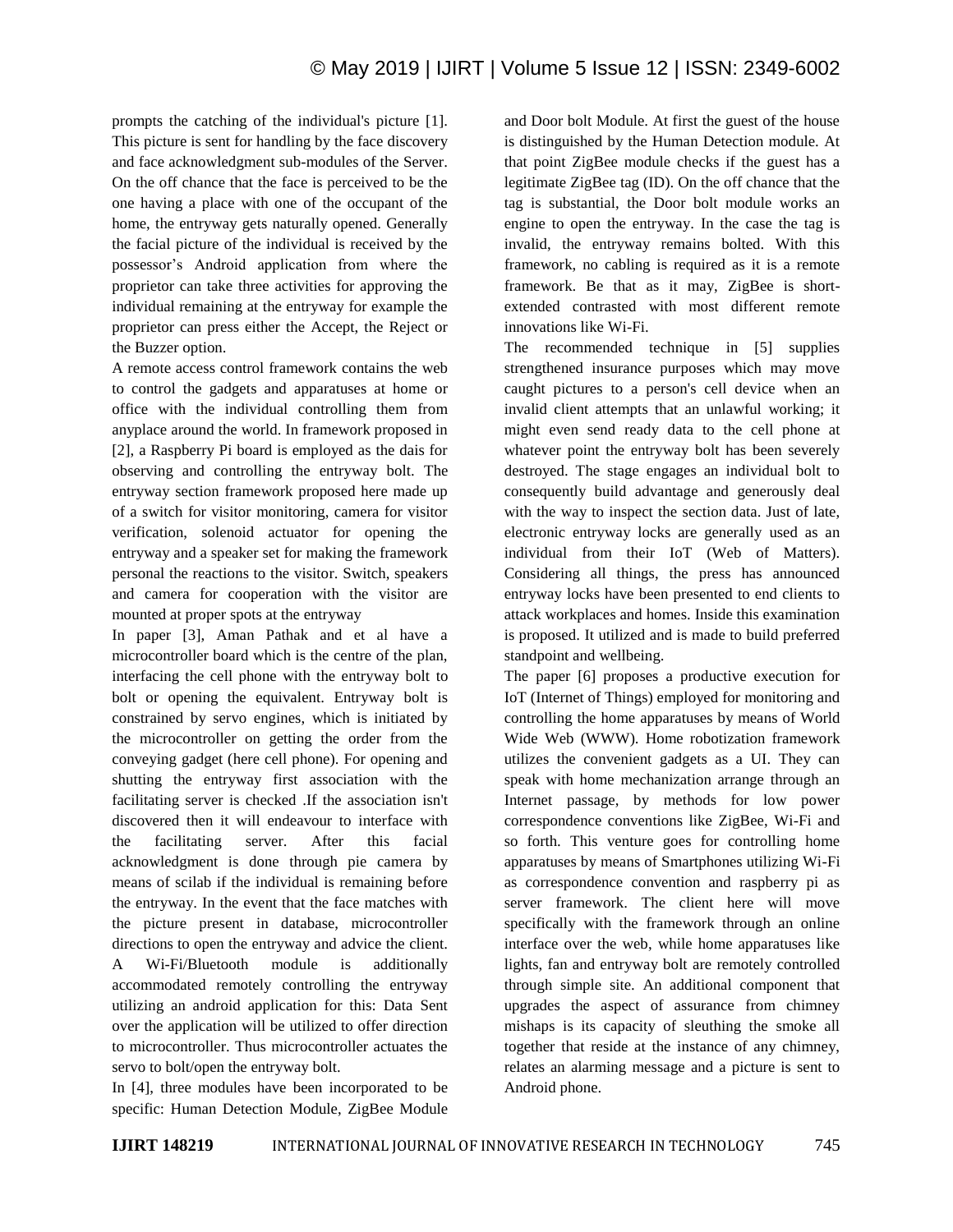The framework proposed in [7] gives the client a chance to control his entryway bolt either by means of Bluetooth or a message over the web. The proposed security capacities enable the client to monitor who visited his home and when alongside controlling the instances of conceivable interruption.

The work proposed in [8] is to send a flag to entranceway from a Tablet or android phones by utilizing remote framework. This enables the client to unlock and open an entranceway from inside or outside a house with a Wi-Fi run accessible. The perfect reason for the work is, if the entryway isn't secured First floor or in some other floor, the client from ground floor they can open the entryway or open the entryway from cell phone or Laptop, which makes an individual to diminish its vitality or spare time.

Home security is developing field. To give security to home, confront acknowledgment framework can be actualized. A standard UBS camera catches the picture to recognize the individual. It's a model that distinguishes the guest. In case of the entryway perceives the guest, it will welcome them by their respective name, and the entryway will be opened named opened. In case they aren't distinguished the entryway will be immovably bolted. The framework will play out the identification and acknowledgment quickly continuously. The undertaking [9] uses the essential web cam, and the web association with make an entryway that opens itself through facial acknowledgment. On the off chance that the guest at the entryway is recognized, the entryway will be opened.

In paper [10] a framework is being developed to associate any entryway with the web, so the entrance control framework can be controlled from anyplace on the planet. For a situation that one isn't at home and a visitor is at his entryway steps then the approved individual will be told about the guest by means of twitter and the individual can see the guest from the web through the camera from anyplace and the framework will snap a photo of the guest and keep a record by sending a connection through Email or tweet in twitter. In case the approved individual needs to give a message to the guest it tends to be sent effectively through the web and it will show up in a screen on the front essence of the entryway. The entryway bolt can be controlled through the web. With the assistance of this

framework a proof of the guest can be kept as a record if any crisis case or situation happens.\

# III. PROPOSED ARCHITECTURE

Camera is interfaced to raspberry Pi module which captures image of person stands in front of door. Raspberry pi is main controlling unit which controls all activities like processing of image captured by camera to detect face of person and send this face image on android app via Wi-Fi.



Fig 4.1 System Architecture of door lock using IoT



Fig 4.2 block diagram of Door unlock using IoT Android app is used to display image of intruder and to wirelessly control door of house from far place.

#### 1. Face detection:

The image is captured by the USB camera. This captured image is processed by the Raspberry Pi module. The face detection is done by using Haar Cascade classifier. The code for this functionality is written onto the Raspberry Pi. The detected faces are then further processed; that is, face recognition is performed.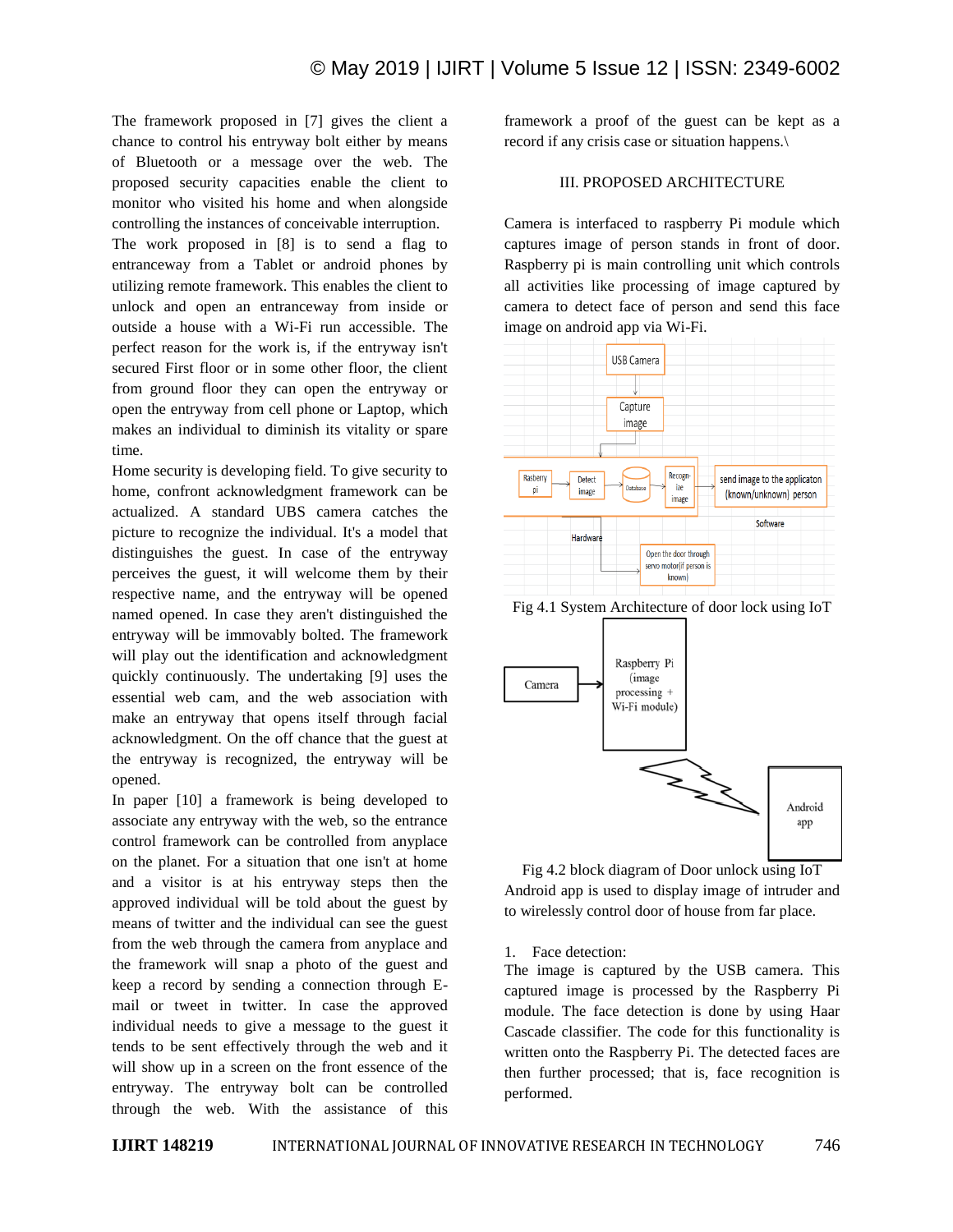

 $2<sup>2</sup>$ 

3. Android App:

The owner of the house receives a pop-up message on the smart phone. Through the Android application, the user can see the image of the face of the person standing at the door. The user can perform the following-

- 1. Unlock Button: The user can press the unlock button to unlock the door. The door will be unlocked only if the person is recognized or the user permits the person to enter his/her room/house.
- 2. Login: By entering email id and password user can get access to the next page of the android application.



# IV. IMPLEMENTATION DETAILS

The implementation of this work starts with selecting the microcontroller that we prefer. As the Arduino only provides a subdivision of the functions that the Raspberry Pi provides, we have chosen to use Raspberry Pi in our project. A Raspberry Pi is a general-purpose computer, usually with a Linux operating system, and the ability to run multiple programs, unlike Arduino which cannot run multiple programs. We have selected a raspbian operating system.

We downloaded the Raspbian and wrote the disc image to a micro SD card, then booted the Raspberry

Pi to that micro SD card. The configuration settings can be done according to the user. After that, the python program is to be typed in the text editor as a .py file. The USB camera and servo motor are interfaced with the hardware.

We choose to use a USB camera instead of a Raspberry Pi camera as it gives us better and clear images. To access the USB webcam and the code written for face detection and recognition, we have used VNC. VNC i.e. Virtual Network Computing is a system which allows remote control of one computer system by another. To connect the Raspberry Pi with the VNC, we have to first activate it. After activating the VNC server, we just have to connect it to the VNC client. For this, a client is installed on the computer from which we will take control of the Raspberry Pi. Once we have installed the VNC viewer, it is launched and connected to the IP address of the Raspberry Pi.

Once the connection is established to an IP address, we can run our code. We have developed an android application through which the system can be controlled. The USB camera seizes the image and sends it to the user's phone. The user has a login ID and password. The user has been provided with the option to unlock the door. A default directory can be maintained by the user, in which he/she stores the images of people who are allowed to enter his/her room or home. When the user clicks on the unlock button, the Raspberry Pi sends a signal to the servo motor, which in turn rotates, causing the door to open.

## V. ALGORITHMS

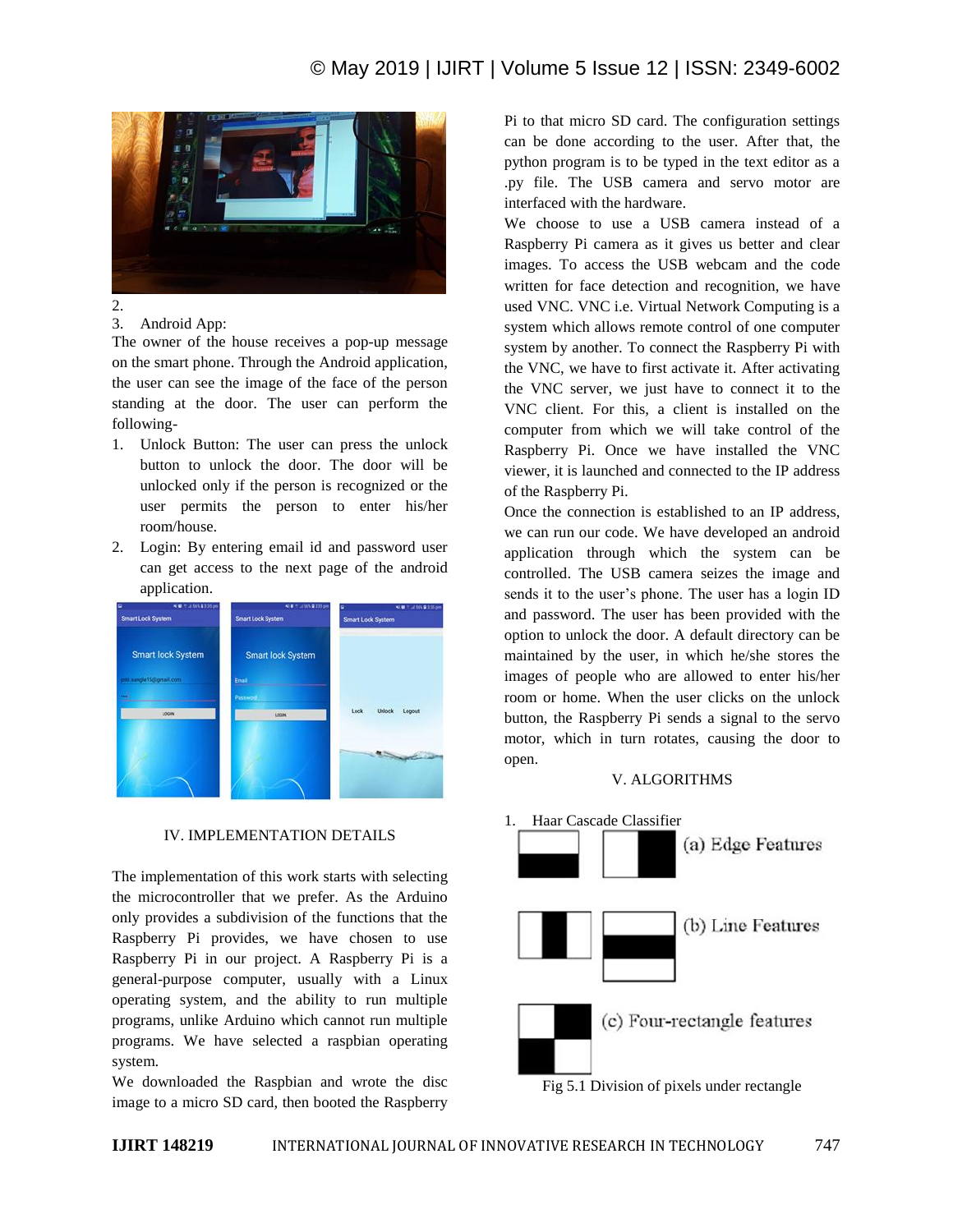The algorithm initially requires a lot of images (with and without faces) so as to train the classifier. Then, we extricate the features from it. Each feature represents a single value. This value is obtained by performing the subtraction of the sum of pixels under the white rectangle from the sum of pixels under the black rectangle. Not all the features calculated are relevant. We select the best features by a technique called Adaboost. When a face is detected, a rectangle will be generated around the face.



Fig 5.2 Division of pixels of face

### 2. LBPH Algorithm

To train the algorithm, we need to use a dataset with the facial images of the people we want to recognize, providing an unique id for each person's image. The algorithm uses this information to recognize an input image, based on which we get an output.





The detected face image is divided into pixels. Then a central value of the matrix to be used as the threshold. For the computation, we set 1 for values equal or higher than the threshold value and 0 for values lower than the threshold value. The matrix will now contain only binary values. This binary value is converted to a decimal value and set to the central value of the matrix, which is actually a pixel from the original image. In this way a new image is generated, from which we extract the histogram of each region.

Each histogram which is created is used to represent each image from the dataset used for training. To find if the image matches, we just have to compare two

histograms. If match is found, then the face is recognized.



Fig 5.4 Extraction of Histogram

We can use different approaches to compute distance between two histograms such as Euclidean distance, Chi square, Absolute value etc. Here we can consider Euclidean distance formula.

Euclidean Distance Formula

$$
D = \sqrt{\sum_{i=1}^{n} (hist1_i - hist2_i)^2}
$$

1. Mathematical model to unlock door  $n(S) = n(A) + n(B)$ 

Where,

 $n(S)$  = Number of detected faces

 $n(A)$  = Number of recognized faces

 $n(B)$  = Number of unrecognized faces

If 
$$
\frac{n(A)}{n(A) + n(B)} > 0.5
$$
  
[Open door]  
If 
$$
\frac{n(B)}{n(A) + n(B)} > 0.5
$$

[No action required]